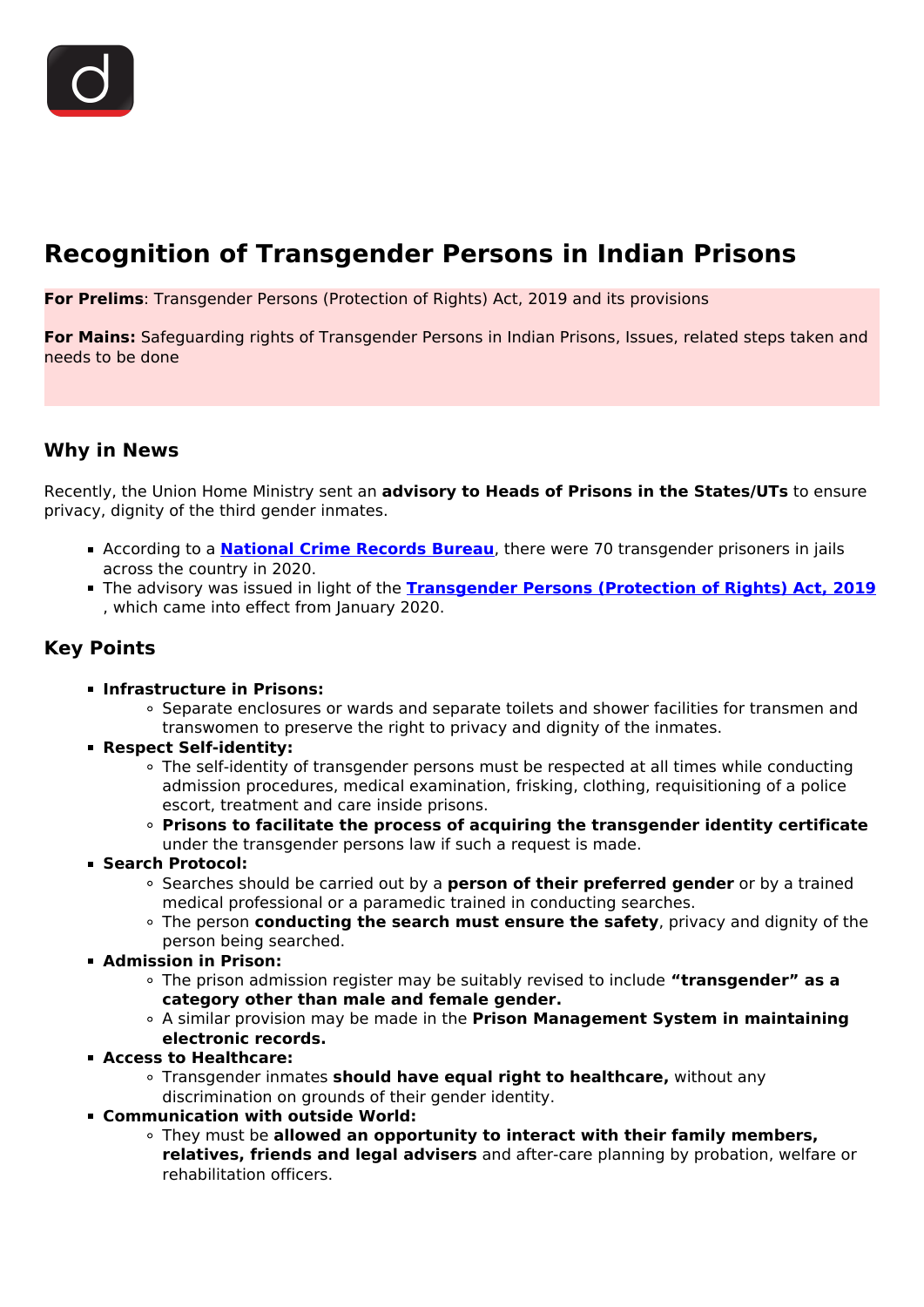#### **Training and Sensitisation of Prison Personnel:**

- It should be done for developing an understanding of gender identity, human rights, sexual orientation and legal frameworks for transgender persons.
- Similar awareness must also be spread among other prisoners.

# **Major Initiatives Related to Transgender**

- **Transgender Persons Act, 2019:**
	- The Act defines a transgender person as one whose gender does not match the gender assigned at birth. It includes transmen and trans-women, persons with intersex variations, gender-queers, and persons with socio-cultural identities, such as kinnar and hijra.
- **Judgements of the Supreme Court:**
	- **[National Legal Services Authority \(NALSA\) v. Union of India, 2014](/daily-updates/daily-news-analysis/sc-decriminalizes-homosexuality)**: The SC declared transgender people to be a 'third gender'.
	- **[Read down the Provisions of Section 377 of the Indian Penal Code \(2018\):](/to-the-points/Paper2/to-the-point-paper-2-section-377-judgement)** The SC decriminalised same-sex relationships.
- **[Transgender Persons \(Protection of Rights\) Rules, 2020:](/daily-updates/daily-news-analysis/initiatives-for-transgender-persons)**
	- The Central Government made the rules under the powers conferred by the Transgender Persons (Protection of Rights) Act, 2019.
	- **[National Portal for Transgender Persons](/daily-updates/daily-news-analysis/initiatives-for-transgender-persons)** was launched under in consonance with the Transgender Persons (Protection of Rights) Rules, 2020.
- Scheme of **'Shelter Home for Transgender Persons:**
- To provide safe and secure shelter to transgender persons in need, the Ministry of Social Justice and Empowerment is setting up 'Garima Greh' shelter homes for them.

#### **Prisons Act and Transpersons**

- In India, the Prisons Act, 1894, is the central legislation regulating the administration of prisons.
- The Act majorly differentiates prisoners convicted under civil law from those convicted under criminal law.
- Unfortunately, the Act **does not even recognise sexual minorities based on Sexual Orientation and Gender Identity (SOGI)** as a different class of prisoners.
- It only separates prisoners into the categories of women, young offenders, undertrials, convicts, civil prisoners, detenues and high-security prisoners.
- The **NALSA judgment,** while extending constitutional protection to trans persons under **Articles 14, 15, and 21**, directs states to make policies on their legal and socio-economic rights.
- This extends to trans prisoners as well, since **prisons and their administration is a state subject.**
- Even though the directions given in the NALSA judgment constitute the law of the land, there is still a requirement to bring forth changes in the present laws.
- The Prisons Act, however, **allows the prison authorities to follow procedures that are strictly gender-binary.**
- These procedures not only challenge the validity of the legislation but also result in a kind of torture and degrading treatment being inflicted upon trans people inside prisons.
- All of this is substantiated by a report titled **'Lost Identity: Transgender Persons Inside Indian Prisons'** by the **Commonwealth Human Rights Initiative (CHRI).**
	- This report sheds light on issues faced by Transgender persons confined in Indian prisons.

## **Way Forward**

- The colonial Prisons Act has become obsolete and it fails to be the touchstone of constitutional morality which ushers for a pluralistic and inclusive society.
- Since **constitutional morality is something that has to be cultivated** keeping in mind the evolving nature of the law and the rights of the people, the present law falls short of any such progressive realisation of the rights of sexual minorities.
- **Awareness and documentation** are two important tools to address the reforms in reference to